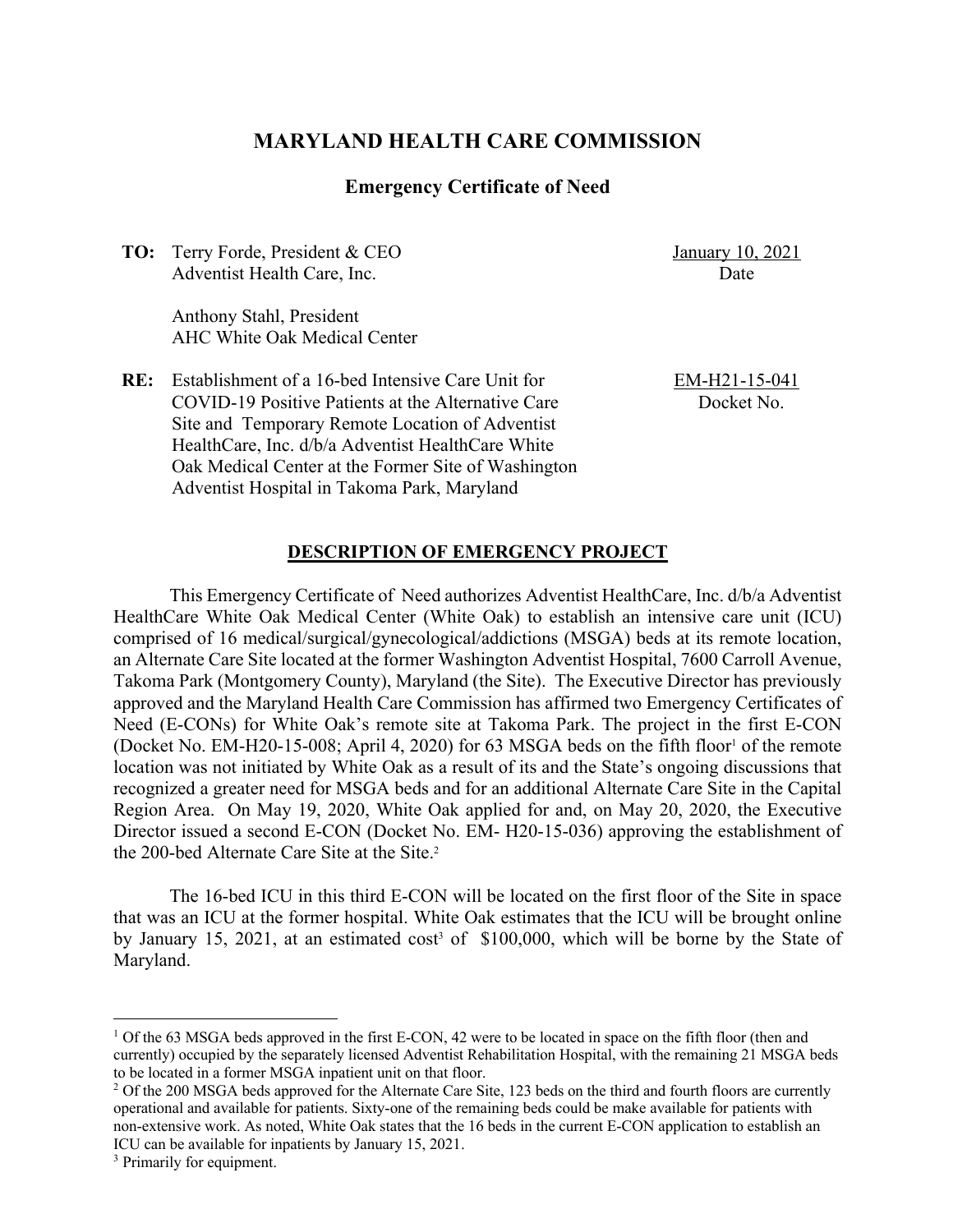Docket No.EM-H21-15-041 January 10, 2021 Page 2

#### **ORDER**

Upon consideration of the request of White Oak, suitably detailed information provided by the Office of Health Care Quality (OHCQ) and others, and consultation with the Chairman of the Maryland Health Care Commission (MHCC), Ben Steffen, MHCC Executive Director, determined that the lack of sufficient inpatient bed capacity at Maryland general hospitals resulting from COVID-19 presents a hazard to patients and/or employees, as provided in COMAR 10.24.01.20A.

Therefore, it is, on January 10, 2021, ordered by the Executive Director that an Emergency Certificate of Need issue for the project. It is further ordered that the requirement in COMAR 10.24.01.20C that White Oak file an application for Certificate of Need for the inpatient beds established in this Emergency Certificate of Need is suspended by the Executive Director pursuant to COMAR 10.24.01.10A(2) until 30 days after the termination of the state of emergency declared by Governor Lawrence J. Hogan, Jr. on March 5, 2020. This application filing date may be extended by the Executive Director.

#### **Approvals by Maryland Department of Health**

This Emergency Certificate of Need does not constitute a license or replace any approvals for other aspects of the project that are required by the OHCQ or other divisions of the Maryland Department of Health to operate inpatient bed capacity at the Site.

#### **Further Action**

This Emergency Certificate of Need will be considered for confirmation by the Maryland Health Care Commission at its next scheduled meeting on June 18, 2020. This Emergency Certificate of Need initially remains valid for a maximum of 165 days, as provided in COMAR 10.24.01.20C, or until 30 days after the termination of the state of emergency declared by Governor Lawrence J. Hogan, Jr. on March 5, 2020. The Emergency CON may be extended beyond that date for good cause shown.

## **CONDITION OF EMERGENCY CERTIFICATE OF NEED**

Because it is important that the Maryland Health Care Commission and the Office of Health Care Quality know when the ICU approved in this Emergency Certificate of Need is available for patients, it is further ORDERED that White Oak shall advise MHCC staff and OHCQ staff of first use of the ICU.

**MARYLAND HEALTH CARE COMMISSION**

 $\beta$ un steppen Ben Steffen

Executive Director